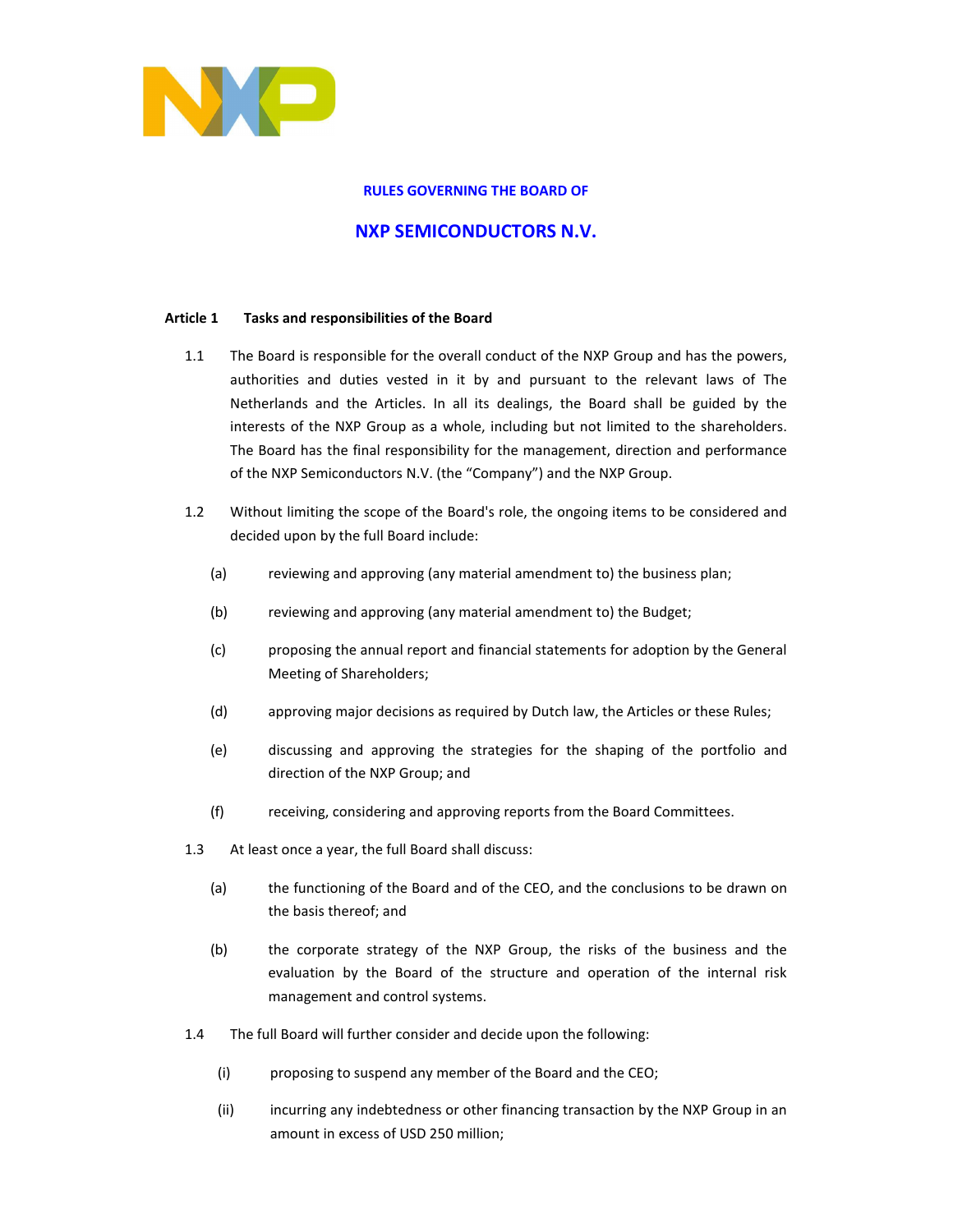- (iii) proposing or resolving, as the case may be, to issue any equity securities by the Company or any NXP Group companies to any person other than a member of the NXP Group, except in connection with equity-based compensation plans or share-for-share M&A transactions with a value of less than USD 50 million;
- (iv) proposing or resolving, as the case may be, to acquire or dispose or otherwise transfer any business of the NXP Group, with a value of, or for consideration in excess of, USD 100 million;
- (v) entering into new business activities of a significance that extends beyond the creation of new lines of business within the existing business units;
- (vi) proposing or resolving, as the case may be, to declare or pay any dividends or other distributions to shareholders (other than to a member of the NXP Group) or repurchase or redeem securities or indebtedness of any member of the NXP Group (other than if held by a member of the NXP Group);
- (vii) proposing or resolving, as the case may be, to change the auditors of the Company or of any significant NXP Group company;
- (viii) proposing or resolving, as the case may be, to liquidate, initiate any bankruptcy, dissolution or winding up proceedings, moratorium or suspension of payments (or any similar proceedings in the relevant jurisdiction) in respect of the Company or any significant NXP Group company, unless the Board members are required to do so by applicable law;
- (ix) recommending a public offer for shares in the company;
- (x) making any capital expenditure in an amount in excess of USD 50 million, except in accordance with the Budget;
- (xi) granting any pledge, lien, security interest or other encumbrance on any material asset or property of the NXP Group, except in accordance with the existing financing covenants or the Budget;
- (xii) entering into any derivatives, foreign exchange contracts, swaps, options or similar financial instruments that have an amount in excess of USD 500 million, except in accordance with the annual budget;
- (xiii) adopting or amending employee equity or share option plans;
- (xiv) authorizing or implementing any restructuring involving termination of the employment of a significant number of employees of the NXP Group;
- (xv) changing any material accounting policies of the NXP Group;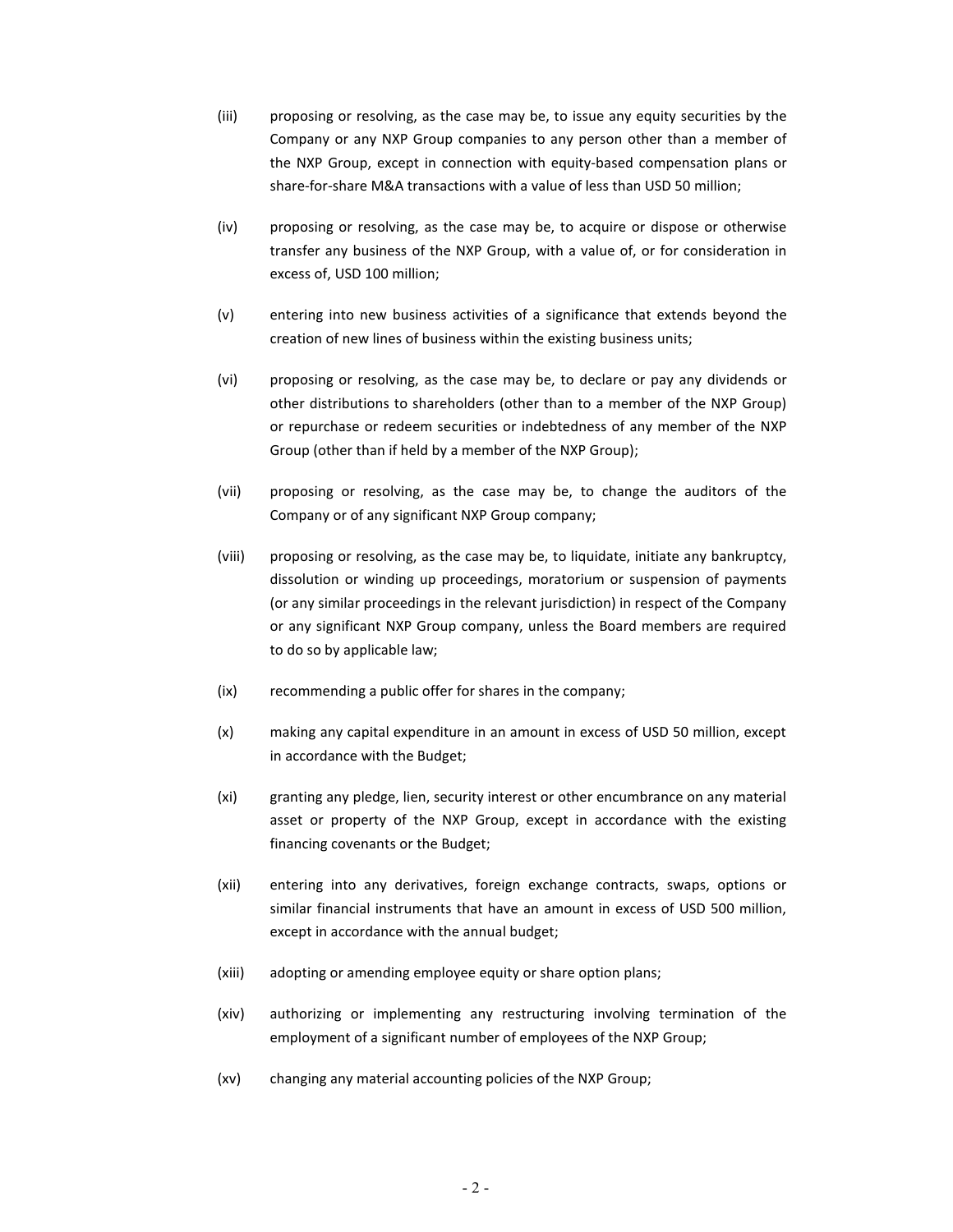- (xvi) settling or compromising any tax liability in excess of USD 50 million or making or changing any material tax election; and
- (xvii) commencing or settling any litigation, arbitration or other claim procedure with any person if the estimated amount involved exceeds USD 50 million;
- 1.5 The Board delegates within the parameters set out in article 1.4 and subject to article 3.1 - all its powers, authorities and discretions (including the power to sub-delegate) (i) to the CEO and (ii) to the Board Committees, where applicable.
- 1.6 The Board supervises the execution of its responsibilities by the CEO and the Board Committees and is ultimately responsible for the fulfillment of its duties by them.

### **Article 2 Appointment, composition and resignation**

- 2.1 The members of the Board shall be appointed in the manner as provided in the Articles. The members of the Board shall hold office for a maximum period of one year and shall thereafter be eligible for re-appointment.
- 2.2 The composition of the Board shall be subject to the requirement that at least a majority of the board of directors must be independent within the meaning of article 2.3;
- 2.3 In determining whether a member of the Board is independent, the Board shall comply with the criteria in the Dutch corporate governance rules, NASDAQ listing standards and any other applicable regulatory requirements, and must affirmatively determine that such independent director has no relationship with the Company or NXP Group that would impair his or her independence. In making this determination, the Board will consider the following factors that would preclude a board finding of independence:
	- 2.3.1 a director who is, or at any time during the past three years was, employed by the Company;
	- 2.3.2 a director who accepted or who has a Family Member who accepted any compensation from the Company in excess of USD 120,000 during any period of twelve consecutive months within the three years preceding the determination of independence, other than the following:
		- (i) compensation for Board or Board Committee service;
		- (ii) compensation paid to a Family Member who is an employee (other than an Executive Officer) of the Company; or
		- (iii) benefits under a tax-qualified retirement plan, or non-discretionary compensation;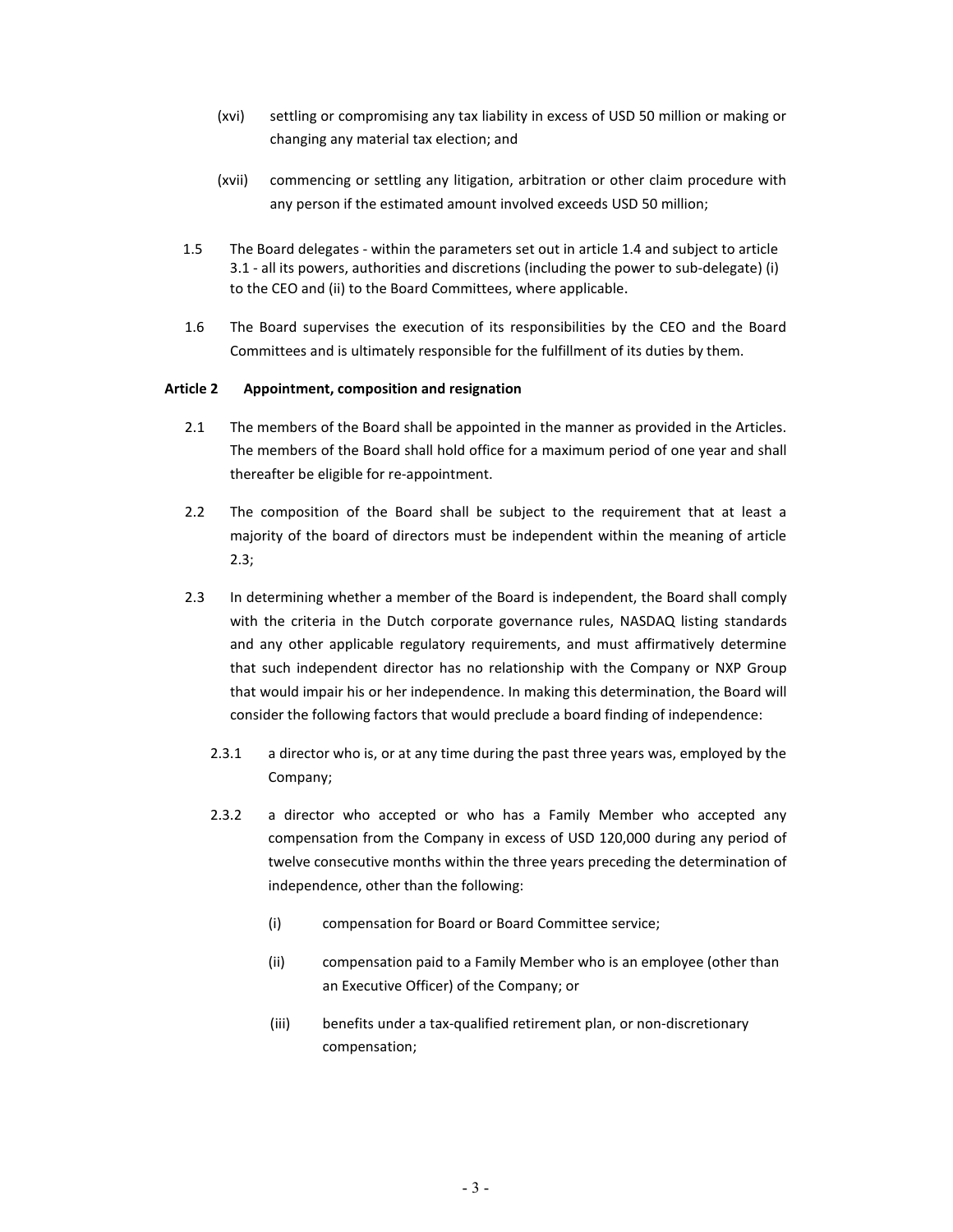provided, however, that in addition to the requirements contained in this paragraph 2.3.2, audit committee members are also subject to additional, more stringent independency requirements;

- 2.3.3 a director who is a Family Member of an individual who is, or at any time during the past three years was, employed by the Company as an Executive Officer;
- 2.3.4 a director who is, or has a Family Member who is, a partner in, or a controlling shareholder or an Executive Officer of, any organization to which the Company made, or from which the Company received, payments for property or services in the current or any of the past three fiscal years that exceed 5% of the recipient's consolidated gross revenues for that year, or USD 200,000, whichever is more, other than the following:
	- (i) payments arising solely from investments in the Company's securities; or
	- (ii) payments under non-discretionary charitable contribution matching programs.
- 2.3.5 a director of the Company who is, or has a Family Member who is, employed as an Executive Officer of another entity where at any time during the past three years any of the Executive Officers of the Company serve on the compensation committee of such other entity; or
- 2.3.6 a director who is, or has a Family Member who is, a current partner of the Company's outside auditor, or was a partner or employee of the Company's outside auditor who worked on the Company's audit at any time during any of the past three years.
- 2.4 The nominating and governance committee, with input from the Chairman of the Board, is responsible for recommending to the Board: (1) persons to be nominated by the Board for election at the Company's Annual General Meeting of Shareholders and (2) nominees for Board membership to fill vacated or newly created positions on the Board.

### **Article 3 CEO**

- 3.1 The CEO is entrusted with all of the Board's powers, authorities and discretions (including the power to sub-delegate) other that the powers explicitly retained by the full Board or the Board Committees. Matters not expressly included in articles 1.2, 1.3 and 1.4 or in the Board Committee charters shall be validly resolved upon by the CEO and no further resolutions, approvals or other involvement of the Board shall be required.
- 3.2 In particular, the CEO is entrusted with all of the Board's powers, authorities and discretions (including the power to sub-delegate) in relation to the operational running of the Company, particularly (but without limitation except where specifically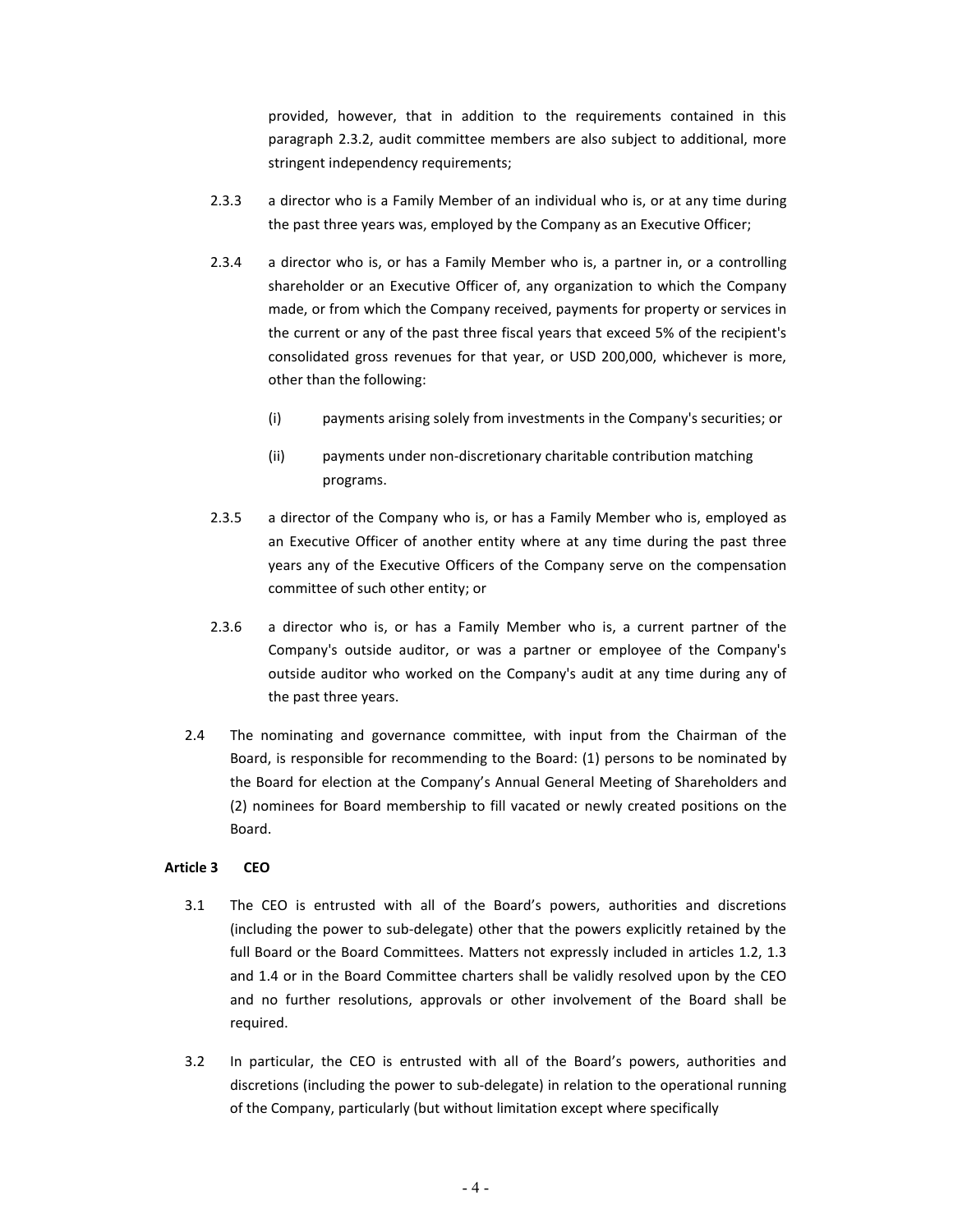provided) powers, authorities, discretions as to such matters as: (i) the operational running of the NXP Group, (ii) profit responsibility of the NXP Group, and (iii) managing business performance.

### **Article 4 Chairman, Vice-Chairman and Secretary**

- 4.1 The Board shall appoint one of its Non-Executive Directors who is independent within the meaning of article 2.3 as Chairman **(the "Chairman")**. It shall also appoint one or more of its Non-Executive Directors as vice-chairman. The Chairman monitors the proper performance of the Board and the Board Committees. The Chairman determines the agenda and chairs the meetings of the Board and in his role as Chairman ensures the orderly and efficient conduct of the General Meeting of Shareholders.
- 4.2 The Chairman ensures that:
	- 4.2.1 information to the members of the Board as necessary for the proper fulfillment of their duties is submitted in a timely and adequate manner;
	- 4.2.2 there is ample time for consultation, consideration and decision-making by the Board;
	- 4.2.3 the Board Committees are functioning adequately;
	- 4.2.4 the performance of the Board members is assessed;
	- 4.2.5 one or more vice-chairmen of the Board are appointed;
	- 4.2.6 reported potential conflicts of interests within the meaning of article 7 are received and decided on;
	- 4.2.7 reported alleged irregularities relating to the functioning of the Board within the meaning of article 11 are received and decided on.
- 4.3 The vice-chairman shall replace the Chairman whenever the occasion arises. In the absence of both the Chairman and the vice-chairmen the meeting of the Board shall designate a chairman for that meeting from amongst its midst.
- 4.4 The Board shall be assisted by the Secretary. The Secretary, in this capacity, shall be appointed and dismissed by the Board. The Secretary shall be primarily responsible for:
	- 4.4.1 the Board's compliance with applicable laws, the Articles and the rules and regulations issued pursuant thereto (including the Rules);
	- 4.4.2 assisting the Chairman in organizing the Board (information, agenda, evaluation, etc.).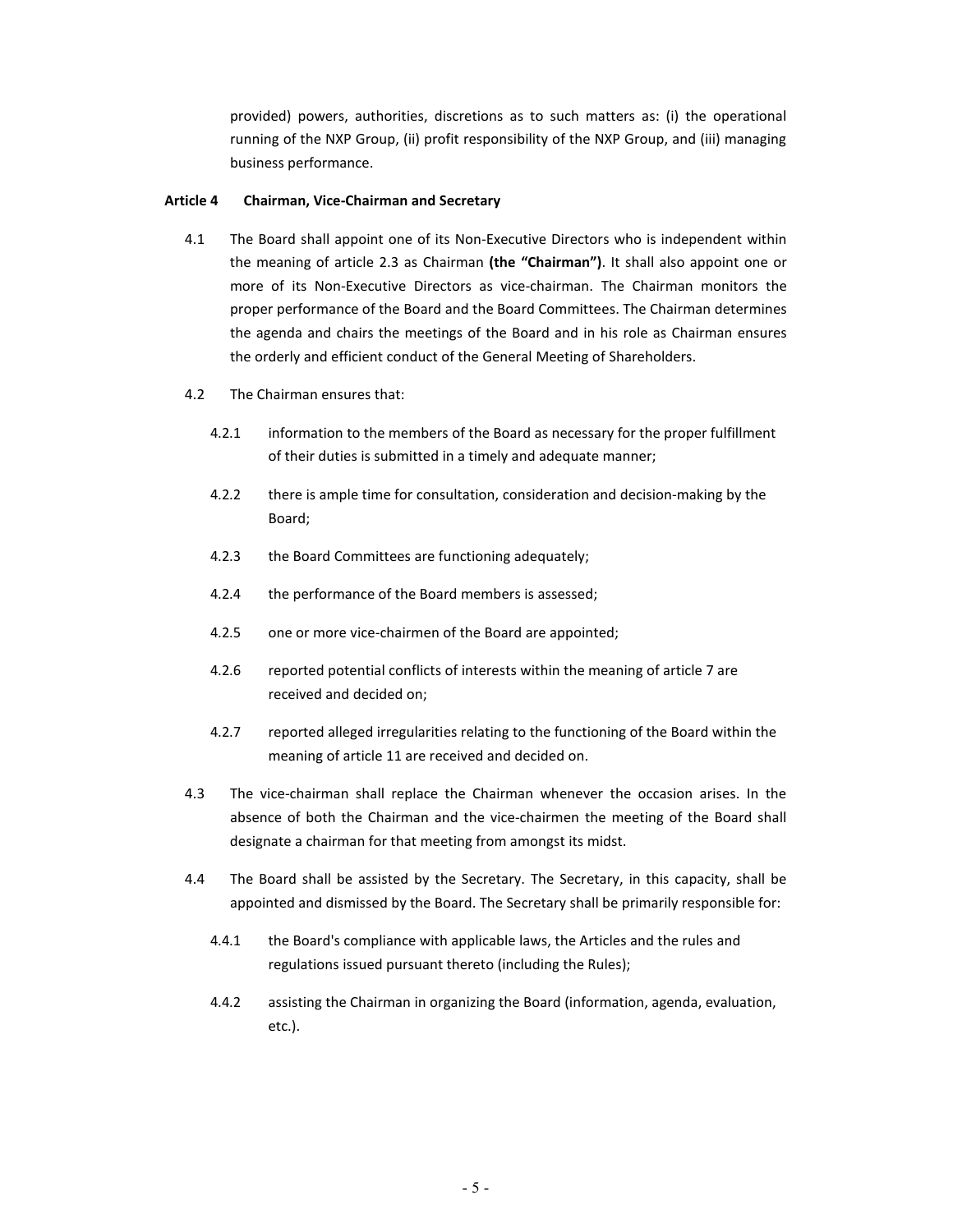### **Article 5 Meetings of the Board**

- 5.1 The Board shall meet as often as it deems necessary or appropriate or upon the request of any member of the Board, provided that the Board shall hold at least four meetings per year.
- 5.2 Board meetings may take place in or outside of The Netherlands, including at the offices of the Company. In addition, Board meetings may be held by teleconference, videoconference, or skype (or by any combination thereof) provided that all participants can hear each other simultaneously and can take part in the deliberations.
- 5.3 Where this is practically possible, notices convening a meeting and the agenda of items to be discussed during the meeting shall be provided at least five working days prior to the meeting to each member of the Board. Meetings shall be convened by the Secretary.
- 5.4 The Secretary shall prepare minutes of the meetings of the Board. The minutes shall generally be adopted in the next Board meeting. If all members of the Board agree on the content of the minutes, the minutes may be adopted earlier. The minutes may be signed for adoption by the chairman and the secretary of the meeting and shall be made available to all members of the Board as soon as practically possible. The Secretary may issue and sign extracts of the adopted minutes. The minutes will be kept by the Secretary at the offices of the Company.
- 5.5 Independent directors will meet at least four times per year in executive session at which only independent directors are present.

### **Article 6 Board resolutions**

- 6.1 The Board can only validly adopt resolutions in a meeting at which at least the majority of its members are present or represented. A member of the Board may authorize another member of the Board to represent him/her at the Board meeting and vote on his/her behalf.
- 6.2 Resolutions of the Board shall be adopted by simple majority and each member shall have one vote (provided that, for the avoidance of doubt, a member representing one or more absent members of the Board by written power of attorney shall be entitled to cast the vote of each such absent member). In a tie vote, the proposal shall be deemed rejected.
- 6.3 The Board may also adopt resolutions outside a meeting, provided that the relevant motion was submitted in writing (including via email or as uploaded in the boardvantage portal) to all of its members reasonably in advance and none of them has objected to this form of decision-taking. The adoption of resolutions outside a meeting must be reported to all Board members, and recorded in the boardvantage portal or at the next meeting of the Board.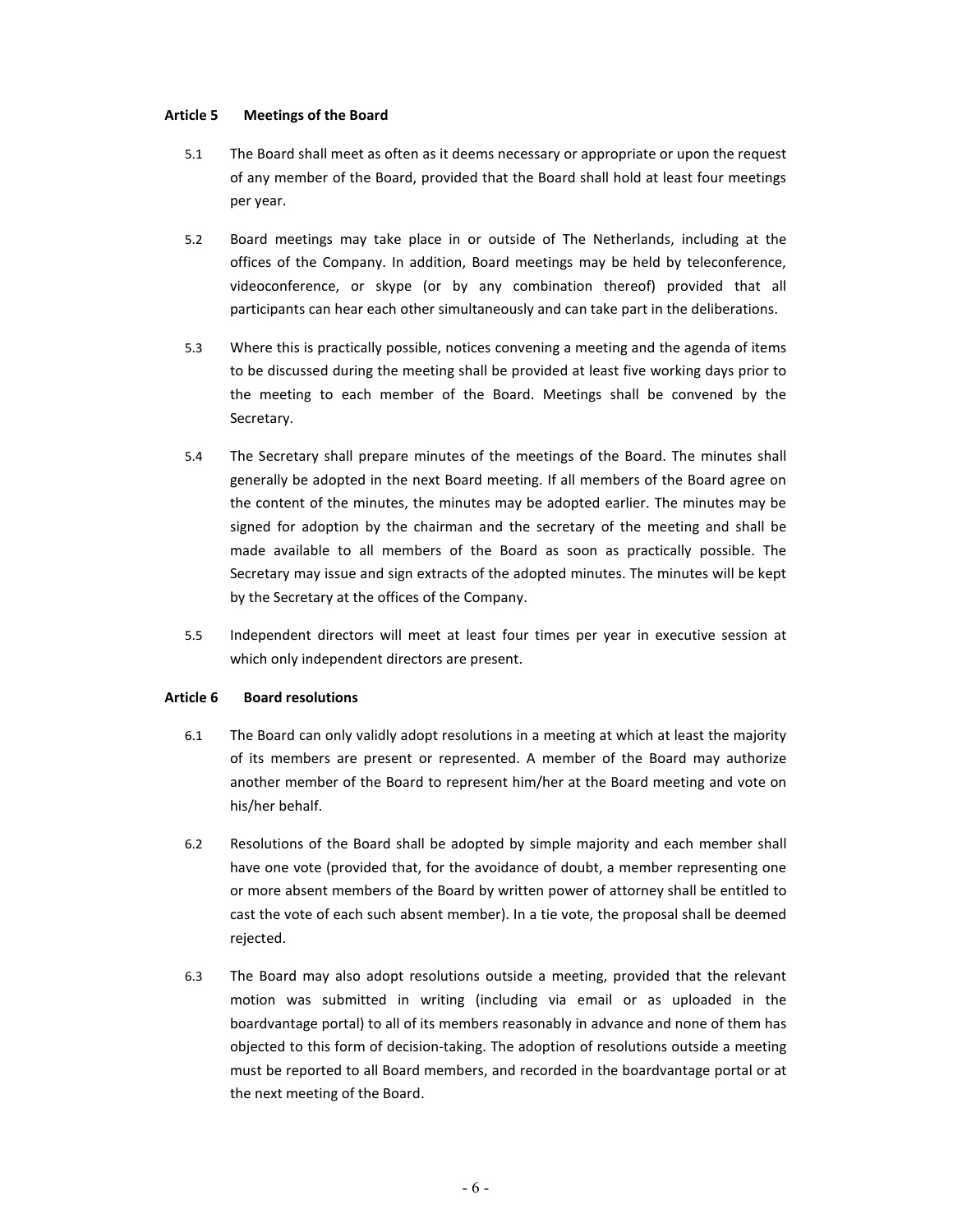#### **Article 7 The General Meeting of Shareholders**

- 7.1 A General Meeting of Shareholders shall be organized in the manner set out in articles 22 through 31 of the Articles.
- 7.2 In addition to the provisions set out in the Articles, the adoption of resolutions at a General Meeting of Shareholders shall require that at least one/third (1/3) of the Company's issued share capital is present or represented, excluding shares for which no vote can be cast pursuant to article 29, paragraph 2 of the Articles.

#### **Article 8 Conflicts of interests**

- 8.1 A Board member shall not participate in the discussions and the decision-making process on a subject or transaction in relation to which he/she has a conflict of interest with the Company within the meaning of article 7.2 or in relation to which he/she has a direct or indirect personal interest that conflicts with the interests of the Company ("**Conflict of Interest**"). If the CEO is unable to take a decision as a result of the provisions of the previous sentence, the decision shall be taken by the Board. A transaction as referred to above must be concluded on terms at least customary in the sector concerned. Resolutions to enter into such transactions must be approved by the Board.
- 8.2 A member of the Board shall in any event have a Conflict of Interest if:
	- 8.2.1 he/she has a material personal financial interest in an entity that the Company or a NXP Group company intends to enter into a transaction with;
	- 8.2.2 he/she is a Family Member of a member of the management of an entity that the Company or a NXP Group company intends to enter into a transaction with;
	- 8.2.3 he/she holds a management or supervisory position in an entity that the Company or a NXP Group company intends to enter into a transaction with;
	- 8.2.4 such a conflict of interest exists or is deemed to exist under applicable law, including the rules of any exchange on which the Company's shares may be listed;
	- 8.2.5 the Board has ruled at its sole discretion that a conflict of interest exists or is deemed to exist.
- 8.3 Each Board member (other than the Chairman) shall immediately report any potential Conflict of Interest concerning such Board member to the Chairman. The Board member with such (potential) Conflict of Interest must provide the Chairman with all information relevant to the Conflict of Interest, including information relating to his/her Family Members. In all circumstances other than those listed in article 7.2.4 and 7.2.5 the Chairman shall determine whether a reported (potential) conflict of interest qualifies as a Conflict of Interest to which article 7.1 applies.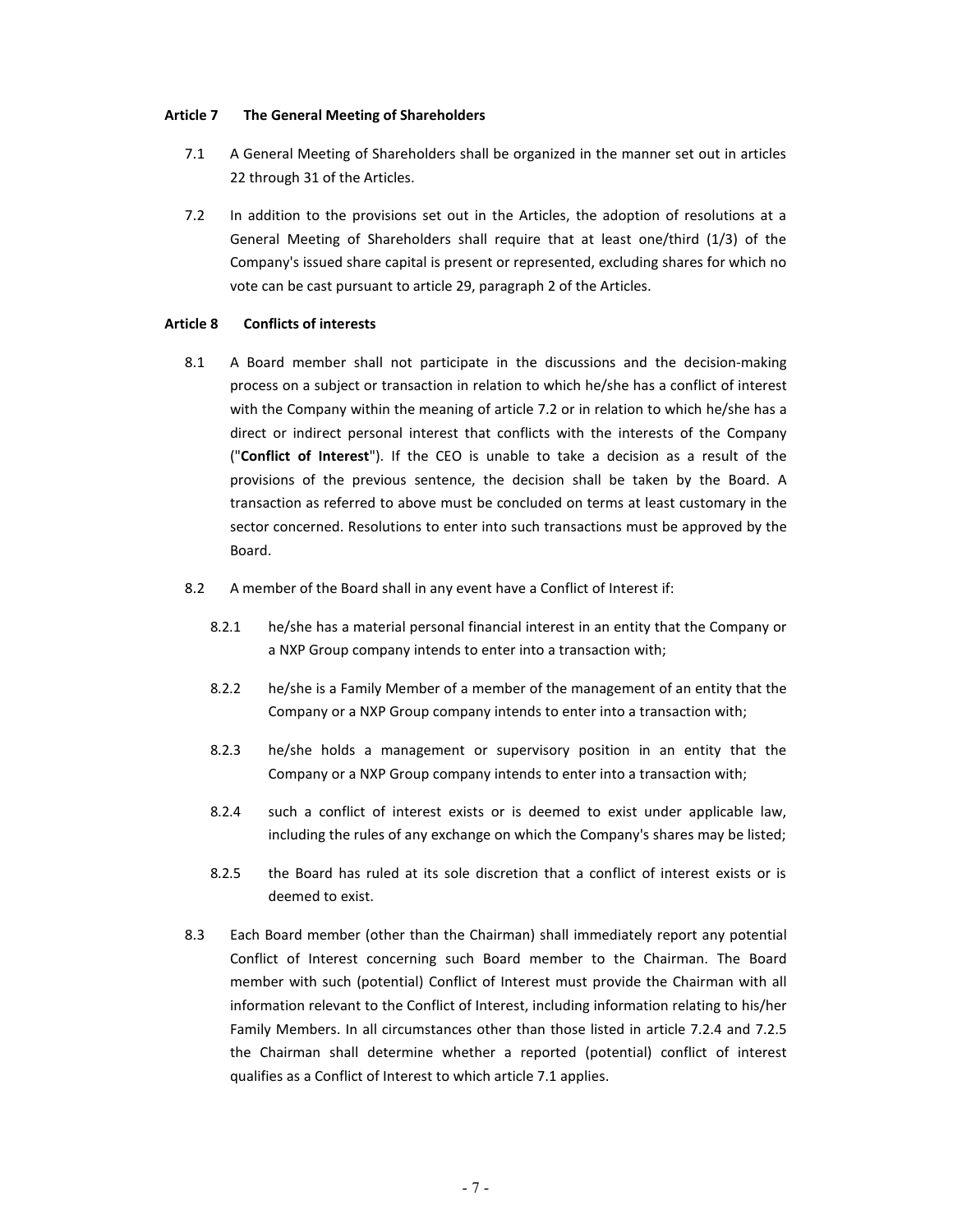- 8.4 In the event that the Chairman has a (potential) Conflict of Interest he/she shall immediately report such potential conflict to the vice-chairman of the Board. The Chairman must provide the vice-chairman of the Board with all information relevant to the Conflict of Interest, including information relating to his/her Family Members. In all circumstances other than those listed in article 7.2.4 and 7.2.5, the Board shall determine whether a reported (potential) conflict of interest qualifies as a Conflict of Interest to which article 7.1 applies.
- 8.5 When considering other board positions other than those disclosed at the time of appointment, a Board member shall inform the Chairman (and if it relates to the Chairman: shall inform the vice-chairman of the Board) and the Secretary and shall comply with any provisions on the maximum number of directorships and board memberships as decided by the Nominating & Governance Committee. No such outside directorships or board memberships shall be accepted without the prior approval of the Chairman (or if it relates to the Chairman: the vice-chairman of the Board)

### **Article 9 Information**

- 9.1 The CEO shall timely provide the Non-Executive Board members with all information on all facts and developments concerning the Company and the NXP Group, which the Board may need to function as required and to properly carry out its duties as set out in the law, the Articles and these Rules. The information provided shall include information regarding the NXP Group's long-term plans, the main features of the strategic policy, the general and financial risks, the management and control systems of the NXP Group and the material compliance with all relevant laws and regulations
- 9.2 Notwithstanding article 8.1, the CEO shall at the end of each quarter (or at such more regular intervals as may be determined by the Board) provide the Non-Executive Board members with information on subjects including but not limited to finance, marketing, operations, investments and staff of the NXP Group. The CEO shall provide an explanation of, and comments on, the above as well as information concerning the NXP Group's policies.

# **Article 10 Board Committees**

- 10.1 The Board, though remaining responsible, may assign certain tasks to one or more permanent and/or ad hoc committees (collectively, the "**Board Committees**") formed from among its members. The function of such committees is to prepare the decisionmaking of the Board and such committees have no independent or assigned powers unless and to the extent explicitly assigned by these Rules or by the Board. The Board Committees, on a regular basis, report on their actions, reviews, proposals, and findings to the Board.
- 10.2 The Board shall establish at least three permanent Board Committees: a nominating and governance committee, a compensation committee and an audit committee. The audit committee must have a minimum of three members and all of the members of the audit committee must have been determined by the Board to be independent, as defined and to the extent required in the applicable rules of the US Securities and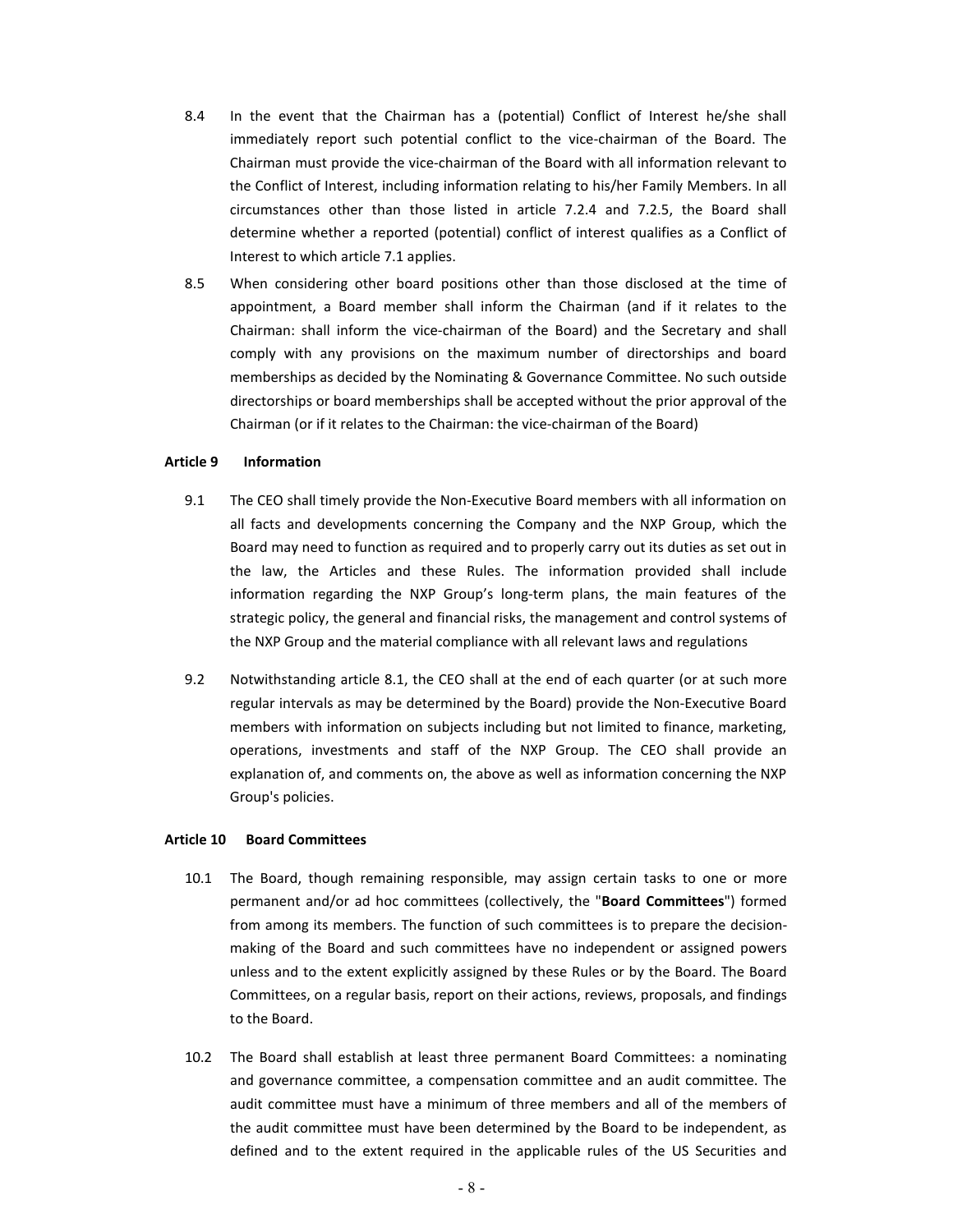Exchange Commission ("SEC") and NASDAQ listing standards for purposes of audit committee membership, subject to the exception to appoint a non-independent director in exceptional and limited circumstances provided in the NASDAQ listing standards. In addition, all members of the audit committee must be able to read and understand fundamental financial statements, and at least one member must qualify as an "audit committee financial expert" under SEC rules, as determined by the Board. The compensation committee must be comprised of three or more Non-Executive Directors and each committee member must be determined by the Board to be independent, as defined and to the extent required in the applicable SEC rules and NASDAQ listing standards for the purposes of compensation committee membership, subject to the exception to appoint a non-independent director in exceptional and limited circumstances provided in the NASDAQ rules. The nominating and governance committee shall be comprised of three or more Non-Executive Directors and each committee member must be determined by the Board to be independent, as defined and to the extent required in the applicable SEC rules and NASDAQ listing standards for the purposes of nominating committee membership.

- 10.3 The authorities and responsibilities of each Board Committee are set out in a written charter adopted by the Board attached to these Rules as **Annex A**, as amended from time to time by the Board.
- 10.4 Each Board Committee shall be constituted as determined by the Board. The Board shall nominate one of its members to act as chair of each of the Board Committees.

### **Article 11 Interest of and transactions in securities other than those issued by the Company**

Each director must at all times comply with the NXP Group policies and procedures and all applicable statutory provisions and regulations with respect to the ownership of and transactions in securities other than securities issued by the Company.

#### **Article 12 Complaints, notification of irregularities**

- 12.1 The Board shall ensure that employees have the opportunity, without jeopardising their legal position, to report alleged irregularities within the Company of a general, operational or financial nature to the CEO or to an officer designated by him/her for this purpose.
- 12.2 Alleged irregularities that relate to the CEO shall be reported to the Chairman.
- 12.3 The arrangements for whistleblowers shall be placed on the Company's website.

#### **Article 13 Confidentiality**

- 13.1 Members of the Board shall at all times treat all information and documentation obtained in their capacity as members of the Board with due discretion and, in the case of confidential information or documentation, with utmost confidentiality.
- 13.2 Confidential information and documentation shall not be disclosed outside the circle of the Board, unless adequate confidentiality agreements have been entered into.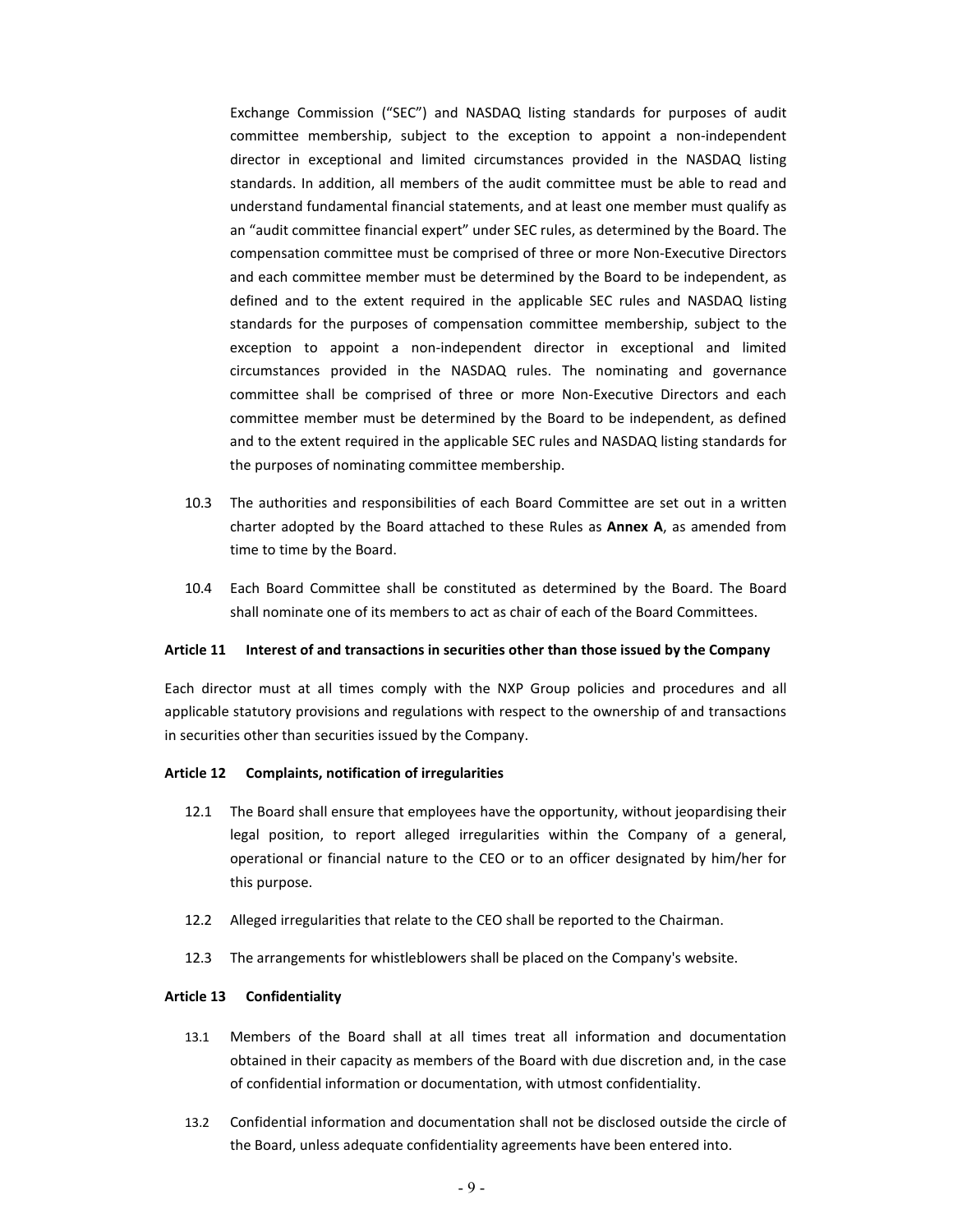### **Article 14 Definitions**

14.1 In these Rules the following defined terms are used:

"**Articles**" means the articles of association of the Company as same may be amended from time to time.

"**Budget**" means the NXP Group's budget and operating plans

collectively. "**Board** " means the full board of the Company.

"**Board Committees**" has the meaning given to it in article 9.1 of these Rules.

"**Chairman**" has the meaning given to it in article 4.1 of these Rules.

"**CEO**" means the Executive Director appointed as chief executive officer by the Board in accordance with article 14.2 of the Articles.

"**Company**" means NXP Semiconductors N.V.

"**Executive Director**" means a director who holds an executive office with the Company as referred to in the Articles.

**"Executive Officer"** means those officers covered in Rule 16a-1(f) under the U.S. Securities Exchange Act of 1934.

**"Family Member"** means a person's spouse, parents, children and siblings, whether by blood, marriage or adoption, or anyone residing in such person's home.

"**General Meeting of Shareholders**" means the general meeting of shareholders of the Company.

"**Non-Executive Director**" means a director who does not hold executive office with the Company.

"**NXP Group**" means NXP Semiconductors N.V. and its direct and indirect

subsidiaries. "**Rules**" means these rules together with all Annexes hereto.

"**Secretary**" means the secretary of the Company appointed in accordance with article 20.1 of the Articles.

"**Shareholders**" means any of the shareholders of the Company.

14.2 Unless the express context otherwise requires:

- 14.2.1 the words "hereof", "herein", "hereunder" and "hereby" and words of similar import, when used in these Rules, shall refer to these Rules as a whole and not to any particular provision of these Rules;
- 14.2.2 the terms defined in the singular have a comparable meaning when used in the plural, and vice versa;